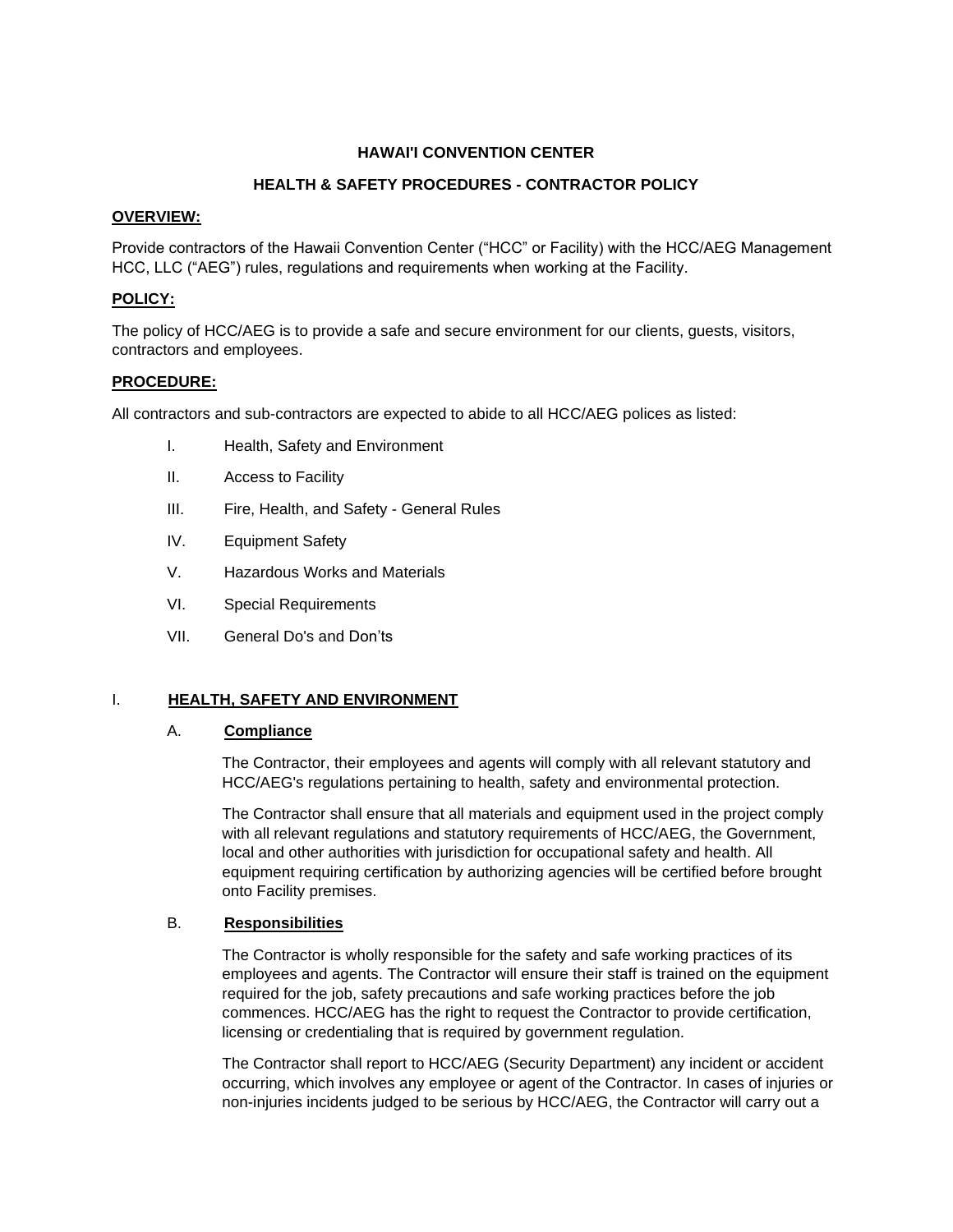full investigation without additional cost to HCC/AEG. A detailed report is submitted to HCC/AEG within three (3) working days, stating events relating to the incident or accident: the primary and contributory causes, conclusions, and recommendations to prevent reoccurrence.

The Contractor affirms that it has a written safety policy which is comparable to the HCC/AEG Safety Policy. The written safety policy is acknowledged, supported, and endorsed by HCC/AEG management. The Contractor further affirms that its safety policy has been disseminated and Contractor Employees and agents have been trained and signed off as completed.

The Contractor's safety policy will include a description of the Contractor's safety organization, procedures, and methods of communication to and from its employees and agents.

Contractors, their subcontractors, suppliers, and delivery vendors to all have appropriate and active Insurance Certificates and personal Medical Coverage for all employees or representatives.

### C. **Health and Safety Site Control**

The Contractor will permit HCC/AEG access to any equipment, personnel, materials, and records involved in any job on the work site at HCC/AEG to enable HCC/AEG to:

- 1. Ensure the Contractor complies with all provisions presented herewith.
- 2. Ensure the Contractor is carrying out its responsibility under its Safety Policy.
- 3. Ensure the Safety Policy of the Contractor complies with all provisions presented.
- 4. Conduct, if required, independent investigations into an incident arising out of/or in connection with the job performance.

#### D. **Violation of Health and Safety Regulation**

If the Contractor is performing the job in an unsafe manner, or if its equipment requires modification to meet statutory or HCC/AEG safety standards, **HCC/AEG reserves the right to immediately suspend all or part of the job.**

The suspension notice shall include reasons for HCC/AEG issuing such notice and will outline the steps required to be taken by the Contractor to rectify the hazard.

The Contractor shall be considered inoperable of its obligations under this situation until the unsafe working condition hazard is remedied to the satisfaction of HCC/AEG.

The refusal or inability of the Contractor to remedy any hazardous working practice or to perform the required modification to its equipment within seven (7) days shall constitute a breach of Contract. HCC/AEG may, in addition to and without prejudice to any other rights the Contractor may have, terminate the Contract in accordance with the Contract.

# E. **Personal Protective Clothing and Equipment**

The Contractor, at its own expense, supplies all its employees or agents, adequate personal protective clothing and equipment that will satisfy accepted industry standards as advised by HCC/AEG. Such protective equipment is supplied and always maintained in good condition at the Contractor's expense. The equipment must be worn on all relevant occasions as required by law, notice, instruction and in good sense.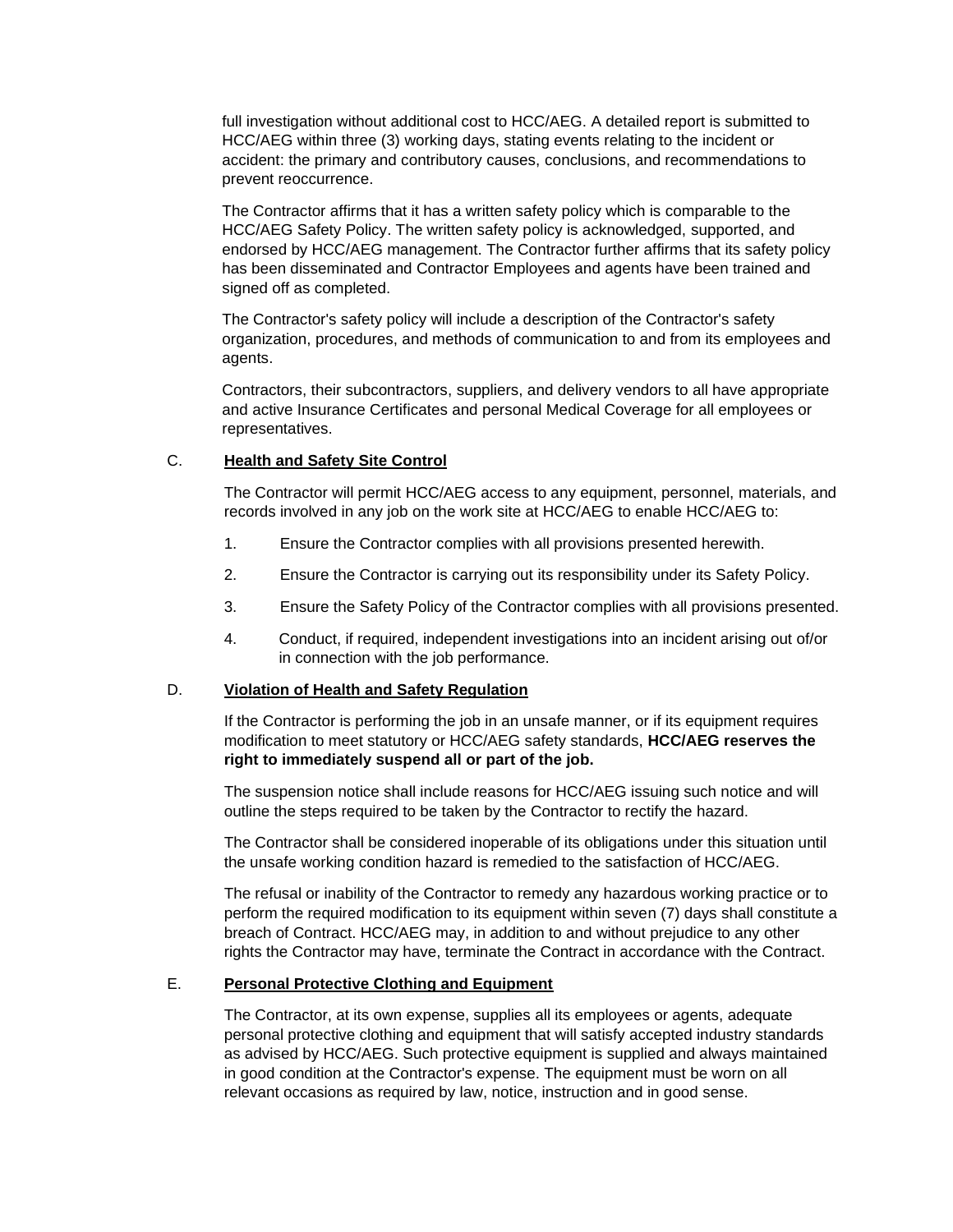## F. **Security Checks**

HCC/AEG reserves the right to require the Contractor and their employees or agents to produce acceptable evidence of identification, such as a driver's license or identification card or badge, to HCC/AEG for the purpose of entering any premises of HCC/AEG. The Contractor and their employees and agents shall consent to the searching of any package, toolbox, or suitcase in their possession.

Contractors and their staff unwilling to comply with such requirement will not be permitted entry into any premises of HCC/AEG and, consequently, HCC/AEG will not be liable for any cost arising directly or un-directly out of such circumstances. The Contractor and their employees or agents shall also comply with such request prior to leaving the premises of HCC/AEG.

## II. **ACCESS TO THE FACILITY**

## A. **Access Control**

The Contractor must issue a list of all workers who will enter the Facility's premises by a company official. The list is provided to the Security Department prior to an employee or agent being authorized access to the premises.

Workers must identify themselves at the Security checkpoint entrance to the Facility. Verification will be by the submitted name list. Contractors should provide their workers with a nametag with the following information:

> Name of company Name and surname of worker **Position** Photograph of worker Number of tag

Workers will be issued a colored wristband to verify they have checked in with HCC Security and are authorized to be on property.

The Facility, at its discretion, can object and require the Contractor to remove any person(s) employed by the Contractor or agent from the site who, in the opinion of the Facility is incompetent or negligent in the proper performance of their duties or whose employment or behavior is otherwise considered by the Facility as undesirable. Such persons are not employable or can continue work at the Facility.

#### B. **Means of Access**

Workers must only enter and exit the Facility through the Security Check-In on the Intermediate Level. It is accessible by walking along the Ala Wai Terrace Promenade past the Grand Staircase. When entering through the parking level, take service elevators 4 and 5 located in Section F, to the Intermediate Level "2" to Security Check-in. Contractors are not allowed to use guest elevators.

On the first day of work, all workers are to meet at the designated entrance for the identified management personnel to direct them to the work site.

## C. **Daily Responsibility**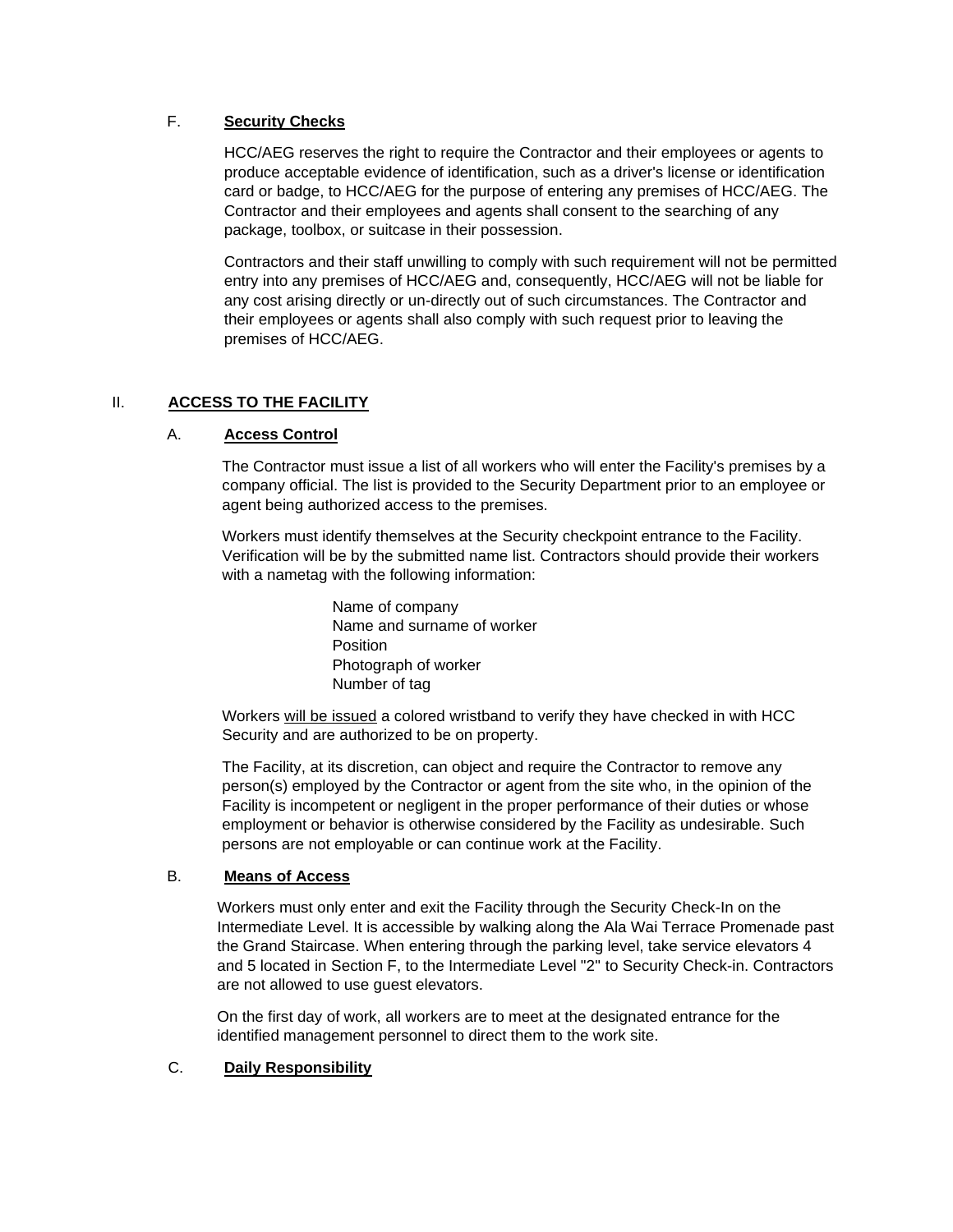A responsible person designated by the Contractor will report their daily scope of work to the designated management in charge before commencing work. The Chief Engineer is the main point of contact should it be necessary to isolate or shut down any of the Facility plant equipment or systems.

## **D. Event Contractor Use of Wristbands**

Should a contractor doing business on HCC decide to use a wristband system to ensure security within their area of operation, The Event Manager will be responsible for informing HCC Security of the use of wristbands and the color the contractor will be using. This will enable Security to select a different color than the contractor so there is no confusion.

## E. **Before/After Shift**

Contractors are only allowed to be on site  $\frac{1}{2}$  hour prior and  $\frac{1}{2}$  hour after a scheduled shift. Contractors are not allowed on site when not scheduled.

# III. **FIRE. HEALTH AND SAFETY - GENERAL RULES**

SMOKING IS STRICTLY PROHIBITTED IN ALL AREAS OF THE FACILITY EXCEPT IN THE DESIGNATED SMOKING AREA.

Contractors and contractor's employees must abide by the Facility current COVID-19 protocols and procedures.

The contractor MUST appoint a responsible person to coordinate and ensure all safety measures and MUST be present at the project site at all times.

HCC/AEG designated management personnel will brief the contractor on the facility's firefighting system, fire detection system and evacuation routes and the Facility work safety guidelines.

All working areas must be cleaned, and debris removed from the Facility premises on a daily basis at the end of each day.

All work areas are to be properly secured prior to departure at the end of a day.

A fully supplied first aid kit must be provided by the Contractor and kept at the work site.

All workers are to be properly dressed based on the safety guidelines with proper shoes or boots.

All electrical equipment is to be properly wired, grounded with correct fitting plugs. Items inoperable or hazardous must be handled under the lockout tag out guidelines.

## IV. **EQUIPMENT SAFETY**

Any moving vehicle (electric carts, scooters, bicycles, tricycles, etc.) must be pre-approved in writing for use by the Facility Director of Operations prior to use in the Facility. Use of approved vehicles is restricted to work areas only.

Approved personnel using a scissor or boom lift must wear a hardhat and eye protection. A safety harness is required when using lifts at all times.

Workers operating equipment, such as forklifts and aerial lifts must be certified in the use of such equipment and carry proof of such current certification while operating equipment. Operators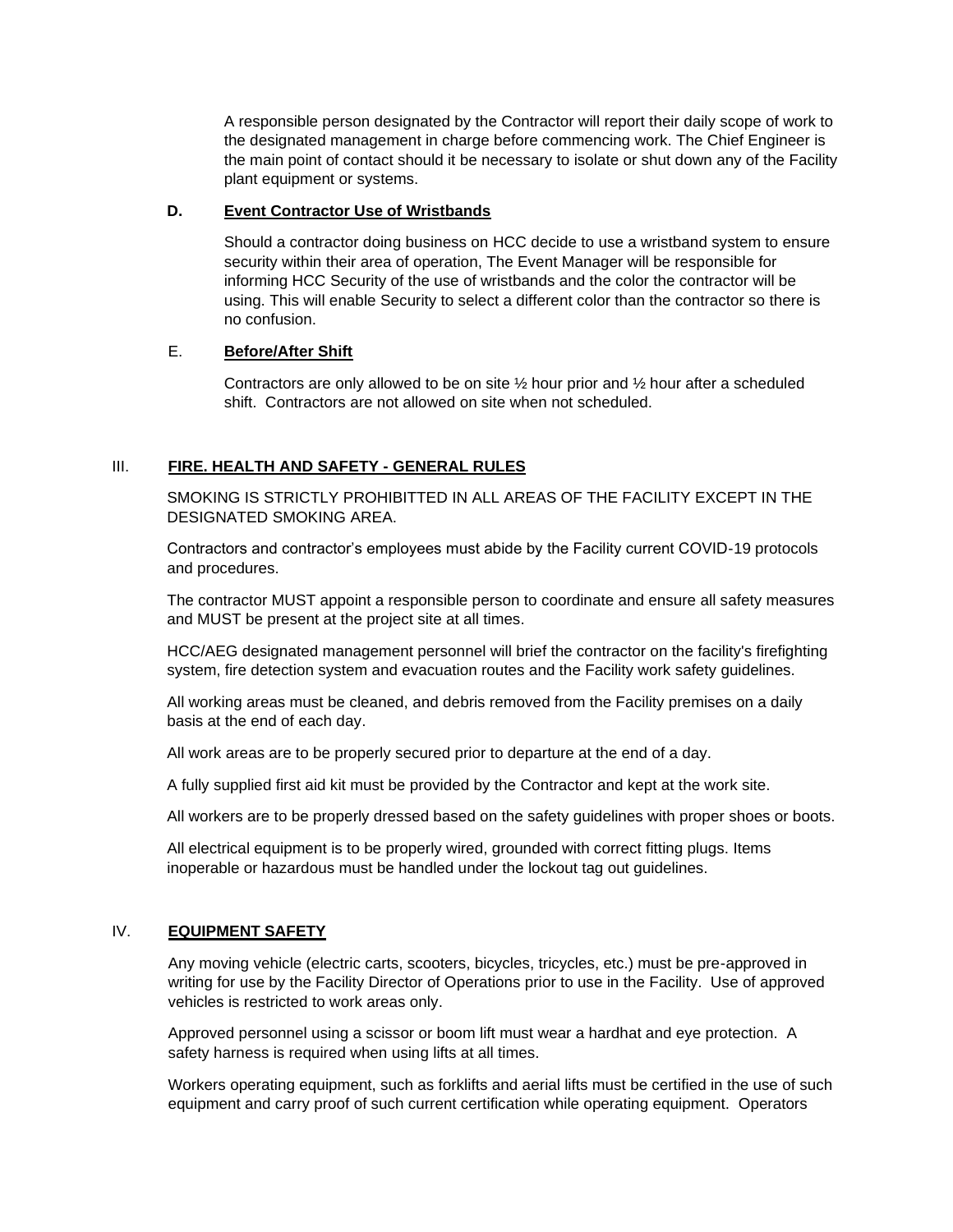must present current certification at Security Check-in and obtain a wristband authorizing use of lifts.

Transporting lifts to another level, through the Facility freight elevators require pre-approval and scheduling of a elevator operator through the Facility.

No vehicles or pallet jacks are allowed to be operated on the green, slate tile floor areas without pre-approval. Necessary preparations are required.

#### V. **HAZARDOUS WORK AND MATERIALS**

A special Work Permit must be filed with the Chief Engineer or designated department prior to commencement of hazardous work for:

**Welding Cutting** Scaffolding work Spray painting or varnishing High suspension cleaning

Note: A separate fire extinguisher must be provided at location of all welding or cutting work.

All hazardous materials e.g. solvents, pressurized canisters, gasoline, oils, fuels, paints, varnishes etc. shall be stored in approved designated areas and in OSHA approved storage containers. All containers will be metallic and properly sealed. All containers will be properly labeled. Proper respiratory masks must be used. NO SMOKING must be enforced. All materials are identified in the MSDS sheets available in each department and Security Base. Contractors are responsible for disposing of any hazard chemical brought onto HCC property.

#### VI. **SPECIAL REQUIREMENTS**

#### A. **Noise Control**

The Contractor shall note that no noisy Work will be allowed to be carried out before 8 a.m. and after 5 p.m.

Due to "business as usual" factor for the Facility, it is a further required that noise levels be maintained at a low level to minimize the disturbance/noise nuisance to the Facility occupants. This will include cutting of holes, drilling/fixing to structures, alterations and demolition, grinding of steel, removal of existing elements, finishes, fittings, fixtures, hacking/hammering etc. This type of work should be effectively reduced to an absolute minimum by adoption of alternative methods/fixings and containment on the carrying out of all such noisy operations within limited periods daily.

Should noise levels in the opinion of the Facility become excessive and unacceptable under the above conditions, the Contractor will be requested to take immediate action to cease all operations giving rise to the unacceptable noise levels and to amend his methodology to allow him to continue within the acceptable noise limits.

#### B. **Construction Barricades**

The Contractor may be required to provide a section of boarding or construction barricades to match the surrounding area to separate the work areas from the Facility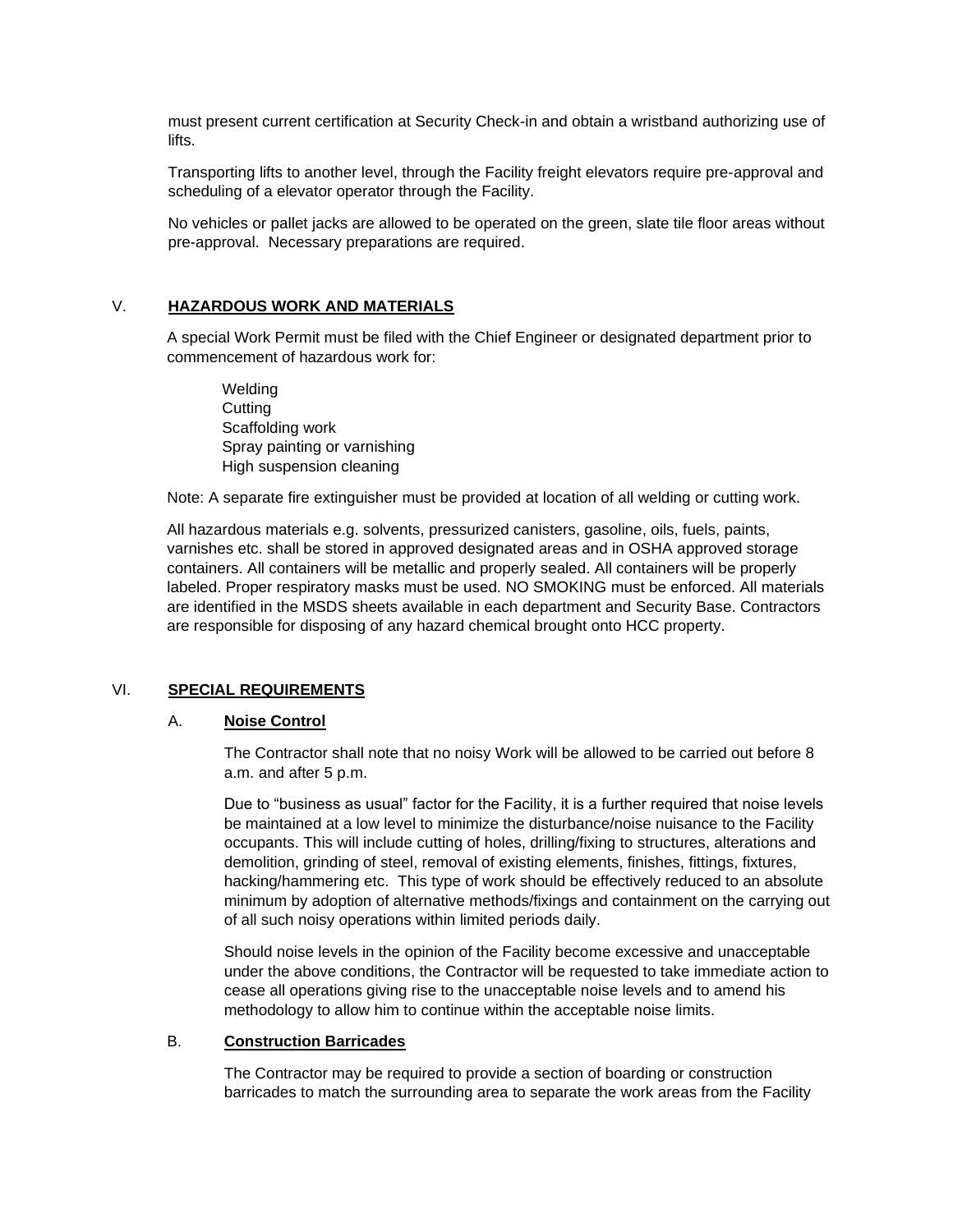public areas and to prevent all unauthorized public access to all work areas. This boarding will require adaptation and relocation to suit the phasing/staging of the project work.

Before erection/ alteration of boarding, the Contractor will submit a detailed plan showing the proposed form/ location of boarding for approval by the Facility.

## C. **Quarterly Meeting**

The Contractor is required to attend HCC Quarterly Contractor's meeting, held at the Facility. A minimum of one company representative must sign-in for attendance. Notification of the meeting schedule will be sent via email to the designated contact. It is the Contractor's responsibility to ensure that the most current email address and contact information is provided to the Facility.

# VII. **GENERAL DO'S AND DON'T'S**

- 1. Only authorized subcontractors and their employees are permitted to operate and conduct business within the Facility. The Director of Operations will determine authorized contractors.
- 2. Children under eighteen (18) years of age are not permitted in work areas.
- 3. This is a State-owned building and therefore it is a NO SMOKING facility. Smoking is prohibited in all areas of the Facility except in the designated smoking areas. The designated smoking area is located in the ma uka/Waikīkī corner of the parking garage. Contract employees are prohibited from using the Porte Cochere or Kahakai Drive as a smoking or break area.
- 4. Contractor must stay in designated job site areas only and must not stray to any other areas of the Facility under any circumstances. At the end of the shift, contractors are not allowed to remain on property or at their vehicles.
- 5. No Contractor is allowed, at any time, in the client, guest/public areas of the Facility nor be allowed to use any guest elevator or restroom in the Facility.
- 6. ALL contractor workers are required to sign in and out of the building at Security Check-In located on the intermediate level. Workers are required to sign in and obtain an identification wristband while on Facility property. Workers are required to return to Security Control and sign out at the end of their work shift.
- 7. All signs and traffic markings must be obeyed in the parking garage.
- 8. There is no overnight parking allowed unless prior arrangements have been made with the Director of Security. If authorization is given, an overnight permit will be issued and must be displayed on the dashboard of the vehicle it is issued to. Parking cost will be charged for each day the vehicle is parked. Vehicles left overnight without authorization will be towed at owner's expense.
- 9. Contract workers who are dropped off and picked up at the start and end of their shift need to arrange these pick-ups and drop offs on Kalakaua Avenue ONLY. Kahakai Drive is not to be used as a waiting area for pick up.
- 10. Contractor will maintain complete separation of construction areas for existing functions for airborne contaminants, dust control, noise, waste and all OSHA safety standards.